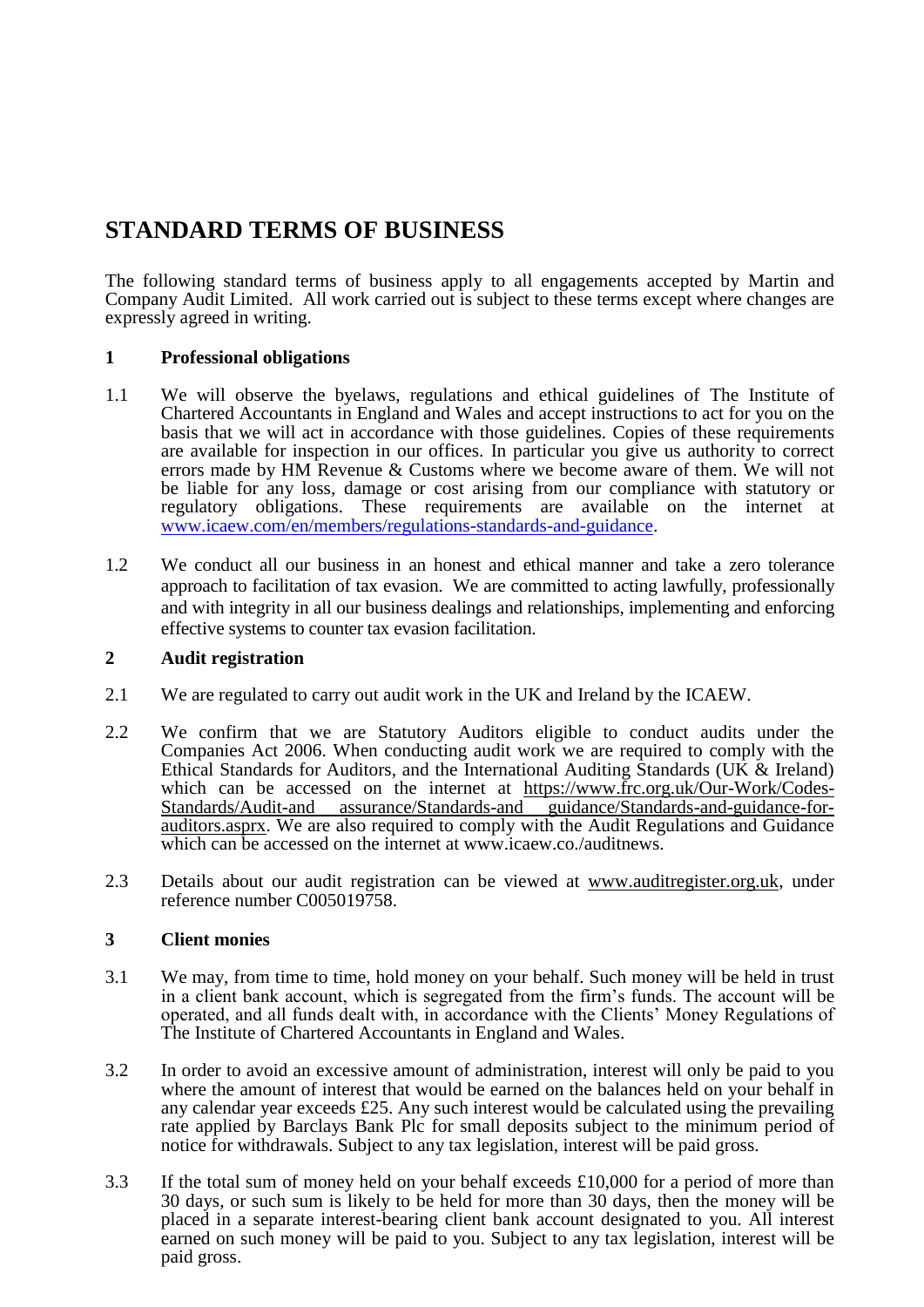3.4 We will return monies held on your behalf promptly as soon as there is no longer any reason to retain those funds. In the unlikely event of us holding any unclaimed monies we reserve the right to pay such monies to a registered charity in line with the guidelines set out in the Clients' Money Regulations referred to above. We will not do this unless we have been unable to contact you for at least 5 years and we have taken reasonable steps to trace you and return the monies.

#### **4 Fees**

- 4.1 Our fees are computed on the basis of time spent on your affairs by the principals and our staff, and on the levels of skill and responsibility involved. Disbursements represent travel, accommodation and other expenses incurred in dealing with your affairs.
- 4.2 If it is necessary to carry out work outside the responsibilities outlined in this letter it will involve additional fees. Accordingly we would like to point out that it is in your interests to ensure that your records etc. are completed to the agreed stage.
- 4.3 If we provide you with an estimate of our fees for any specific work, then the estimate will not be contractually binding unless we explicitly state that that will be the case. Otherwise our fees will be calculated on the basis of the hours worked by each member of staff necessarily engaged on your affairs multiplied by their charge out rate per hour, VAT being charged thereon.
- 4.4 Where requested we may indicate a fixed fee for provision of specific services or an indicative range of fees for a particular assignment. It is not our practice to identify fixed fees for more than a year ahead as such fee quotes need to be reviewed in the light of events. If it becomes apparent to us, due to unforeseen circumstances, that a fee quote is inadequate, we reserve the right to notify you of a revised figure or range and at seek your agreement thereto.
- 4.5 In some cases, you may be entitled to assistance with your professional fees, particularly in relation to any investigation into your tax affairs by HMRC. Assistance may be provided through insurance policies you hold or via membership of a professional or trade body. Other than where such insurance was arranged through us you will need to advise us of any such insurance cover that you have. You will remain liable for our fees regardless of whether all or part are liable to be paid by your insurers.
- 4.6 Invoices are payable in full (including disbursements) in accordance with the terms set out on the invoice. If you do not accept the invoiced fee is fair and reasonable you must notify us within 21 days of receipt, failing which you will be deemed to have accepted that payment is due.
- 4.7 We reserve the right to charge interest on overdue accounts at the current rate under the Late Payment of Commercial Debts (Interest) Act 1998. We also reserve the right to terminate our engagement and cease acting if payment of any fees billed is unduly delayed. We accept settlement of fees by certain credit cards.
- 4.8 If a client company, trust or other entity is unable or unwilling to settle our fees, we reserve the right to seek payment from the individual (or parent company) giving us instructions on behalf of the client, and we shall be entitled to enforce any sums due against the group company or individual nominated to act for you.
- 4.9 In the event that this firm ceases to act in relation to your affairs you agree to meet all reasonable costs of providing information to the company's new advisers. In particular you agree to meet these costs where we are required by law to provide information to a successor firm.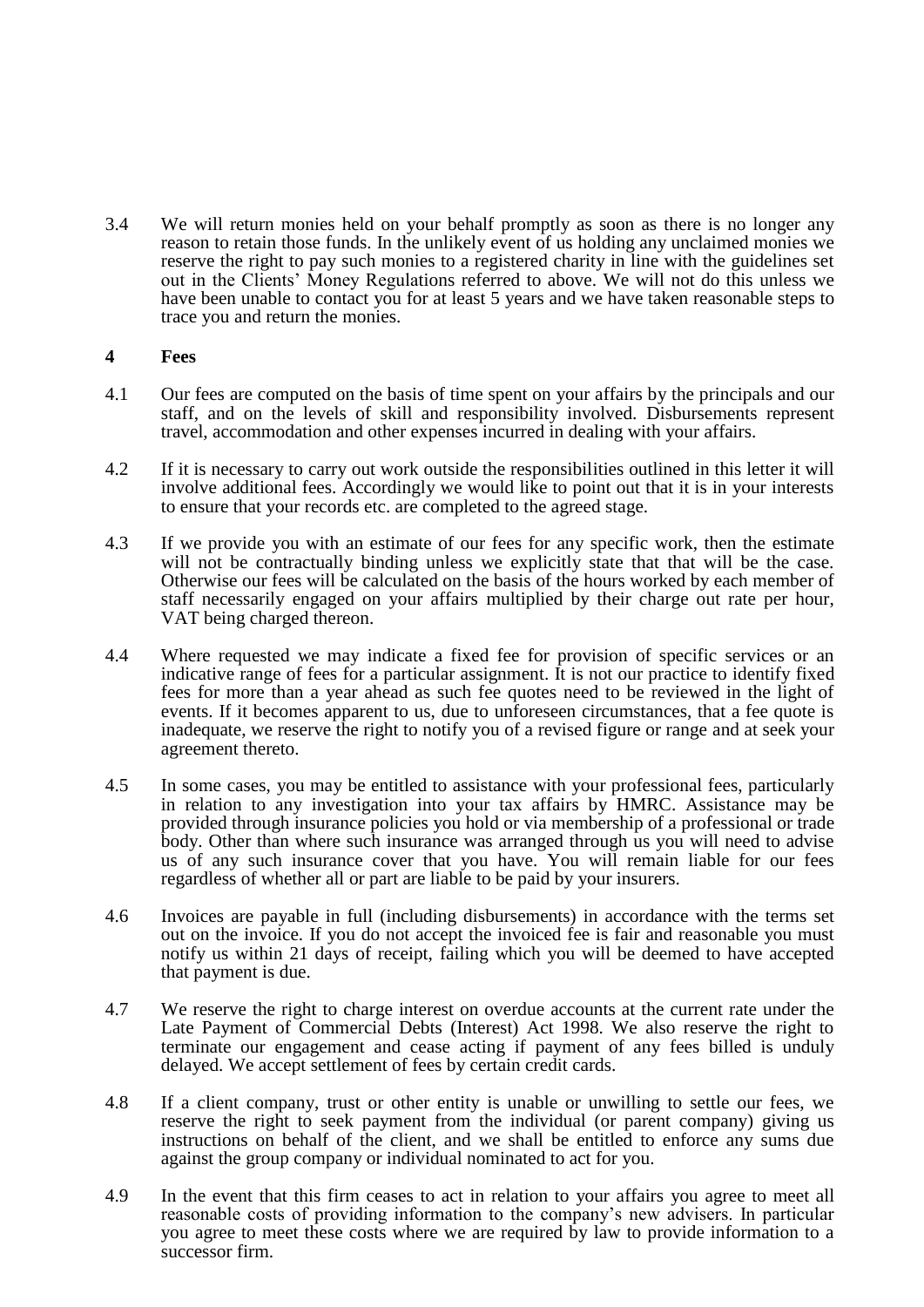# **5 Retention of and access to records**

- 5.1 During the course of our work we will collect information from you and others acting on your behalf and will return any original documents to you following the preparation of your financial statements and returns. You should retain these records for 6 years from the end of the tax year to which they relate. You should retain them for longer if HM Revenue and Customs enquire into your tax return.
- 5.2 Whilst certain documents may legally belong to you, we may destroy correspondence and other papers that we store which are more than seven years old, other than documents which we consider to be of continuing significance. If you require retention of any document you must notify us of that fact in writing.

# **6 Conflicts of interest and independence**

- 6.1 We reserve the right during our engagement with you to deliver services to other clients whose interests might compete with yours or are or may be adverse to yours subject to 7 below. We confirm that we notify immediately should we become aware of any conflict of interest involving us and affecting you unless we are unable to do because of our confidentiality obligations. We have safeguards that can be implemented to protect the interests of different clients if a conflict arises. Where conflicts are identified which cannot be managed in a way that protects your interest then we regret that we will be unable to provide further services.
- 6.2 During and after our engagement, you agree that we reserve the right to act for other clients whose interests are or may compete with or be adverse to yours, subject, of course, to our obligations of confidentiality and the safeguards set out in the paragraph on confidentiality below.

# **7 Confidentiality**

- 7.1 Unless we are authorised by you to disclose information on your behalf, we confirm that where you give us confidential information we shall at all times during and after this engagement, keep it confidential, except as required by law, by our insurers or as provided for in regulatory, ethical, or other professional pronouncements or as part of an external peer review applicable to us or our engagement. This undertaking will apply during and after this engagement.
- 7.2 In addition, if we act for other clients whose interests are or may be adverse to yours, we will manage the conflict by implementing additional safeguards to preserve confidentiality. Safeguards may include measures such as separate teams, physical separation of teams, and separate arrangements for storage of and access to information.
- 7.3 You agree that the effective implementation of such steps or safeguards as described above will provide adequate measures to avoid any real risk of confidentiality being impaired.
- 7.4 We may, on occasions, subcontract work on your affairs to other tax or accounting professionals. The subcontractors will be bound by our client confidentiality terms.
- 7.5 If we use external or cloud based systems, we will ensure confidentiality of your information is maintained.
- 7.6 We reserve the right, for the purpose of promotional activity, training or for other business purpose, to mention that you are a client. As stated above we will not disclose any confidential information.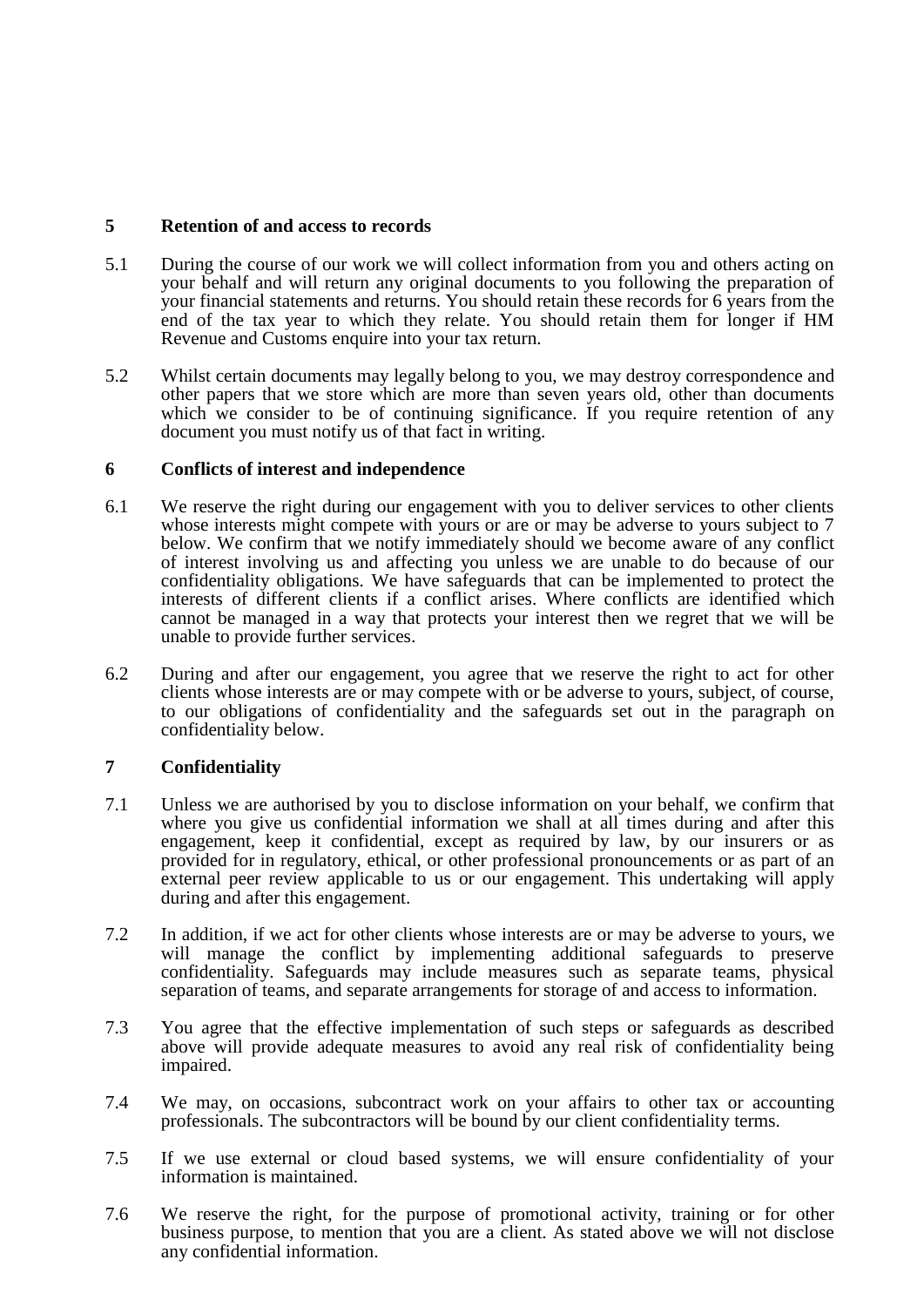# **8 Disengagement**

8.1 Should we resign or be requested to resign we will normally issue a disengagement letter to ensure that our respective responsibilities are clear. Should we have no contact with you for a period of one year or more we may issue to your last known address a disengagement letter and hence cease to act.

# **9 Quality control**

9.1 As part of our ongoing commitment to providing a quality service, our files are periodically subject to an independent regulatory or quality review. Our reviewers are highly experienced and professional people and are, of course, bound by the same requirements of confidentiality as our principals and staff.

# **10 Dealing with HM Revenue & Customs**

- 10.1 When dealing with HM Revenue & Customs on your behalf we are required to be honest and to take reasonable care to ensure that your returns are correct. To enable us to do this, you are required to be honest with us and to provide us with all necessary information in a timely manner. For more information about "Your Charter" for your dealing with HM Revenue & Customs, see [www.hmrc.gov.uk/charter/index.htm.](http://www.hmrc.gov.uk/charter/index.htm) To the best of our abilities, we will ensure that HM Revenue & Customs meet their side of the Charter in their dealings with you.
- 10.2 We will take account of the steps and checks suggested by HM Revenue & Customs in their "Agent Toolkits." While use of the Toolkits is voluntary, we will ensure that our quality control procedures match or enhance the suggestions in the Toolkits so that, in the unlikely event that HM Revenue & Customs consider any of your tax returns with which we assist to be inaccurate, we will be able to help you demonstrate to HM Revenue & Customs that reasonable care has been taken in the preparation of the return, thereby significantly reducing the possibility of an inaccuracy penalty being imposed. To further reduce the possibility of an inaccuracy penalty, you will remain responsible for maintaining good quality supporting records for each return, for providing us with all relevant information and explanations and for acting on any advice that we give you.

# **11 Implementation**

11.1 We will only assist with implementation of our advice if specifically instructed and agreed in writing.

# **12 Intellectual property rights**

12.1 We will retain all copyright in any document prepared by us during the course of carrying out the engagement save where the law specifically provides otherwise.

# **13 Help us to give you the right service**

- 13.1 If at any time you would like to discuss with us how our service to you could be improved, or if you are dissatisfied with the service you are receiving, please let us know, by telephoning the engagement partner dealing with your affairs. If, however, you are unable to deal with any difficulty through him please contact Angus Burnett on angusb@martin-company.co.uk.
- 13.2 We undertake to look into any complaint carefully and promptly and to do all we can to explain the position to you. If you feel that we have given you a less than satisfactory service, we undertake to do everything reasonable to address your concerns. If you are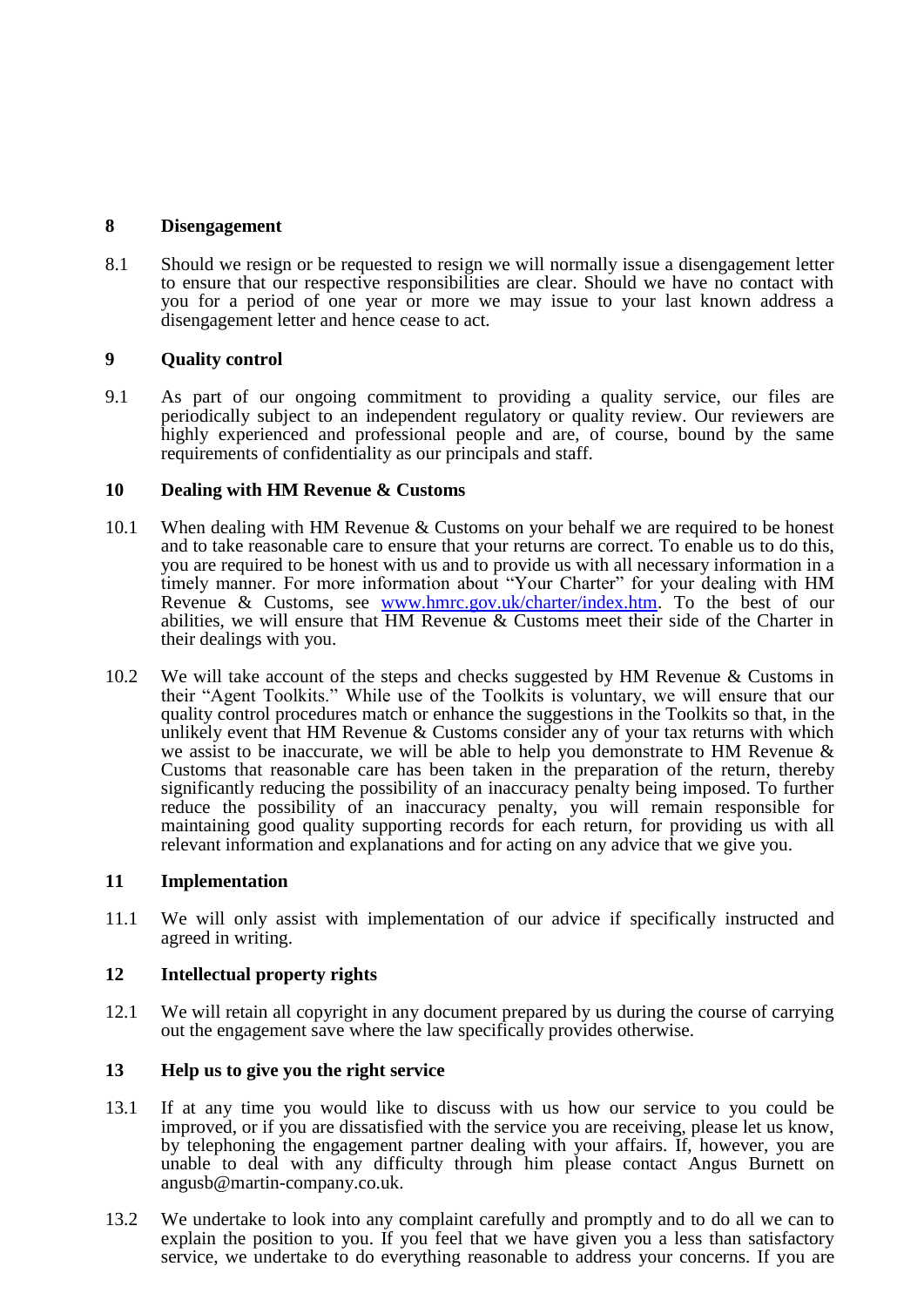still not satisfied, you may of course take up matters with The Institute of Chartered Accountants in England and Wales.

- 13.3 In order for us to provide you with a high quality service on an ongoing basis it is essential that you provide us with relevant records and information when requested, reply to correspondence in a timely manner and otherwise follow the terms of the agreement between us set out in this Standard Terms of Business and associated Engagement letters. We therefore reserve the right to cancel the engagement between us with immediate effect in the event of:
	- your insolvency, bankruptcy or other arrangement being reached with creditors;
	- failure to pay our fees by the due dates;
	- either party being in breach of their obligations where this is not corrected within 30 days of being asked to do so.

#### **14 Applicable law**

- 14.1 This Engagement Letter is governed by, and construed in accordance with, English law. The Courts of England will have exclusive jurisdiction in relation to any claim, dispute or difference concerning this Engagement Letter and any matter arising from it. Each party irrevocably waives any right it may have to object to any action being brought in those courts, to claim that the action has been brought in an inappropriate forum, or to claim that those courts do not have jurisdiction.
- 14.2 If any provision in this Standard Terms of Business or any associated Engagement Letter, or its application, are found to be invalid, illegal or otherwise unenforceable in any respect, the validity, legality or enforceability of any other provisions shall not in any way be affected or impaired.

#### **15 Changes in the law**

- 15.1 We will not accept responsibility if you act on advice previously given by us without first confirming with us that the advice is still valid in light of any change in the law or your circumstances.
- 15.2 We will accept no liability for losses arising from changes in the law or the interpretation thereof that occur after the date on which advice is given.

#### **16 Electronic and other communication**

- 16.1 Unless you instruct us otherwise we may, where appropriate, communicate with you and with third parties via e-mail or by other electronic means. The recipient is responsible for virus checking e-mails and any attachments.
- 16.2 With electronic communication there is a risk of non-receipt, delayed receipt, inadvertent misdirection or interception by third parties. We use virus-scanning software to reduce the risk of viruses and similar damaging items being transmitted through e-mails or electronic storage devices. However electronic communication is not totally secure and we cannot be held responsible for damage or loss caused by viruses nor for communications which are corrupted or altered after despatch. Nor can we accept any liability for problems or accidental errors relating to this means of communication especially in relation to commercially sensitive material. These are risks you must bear in return for greater efficiency and lower costs. If you do not wish to accept these risks please let us know and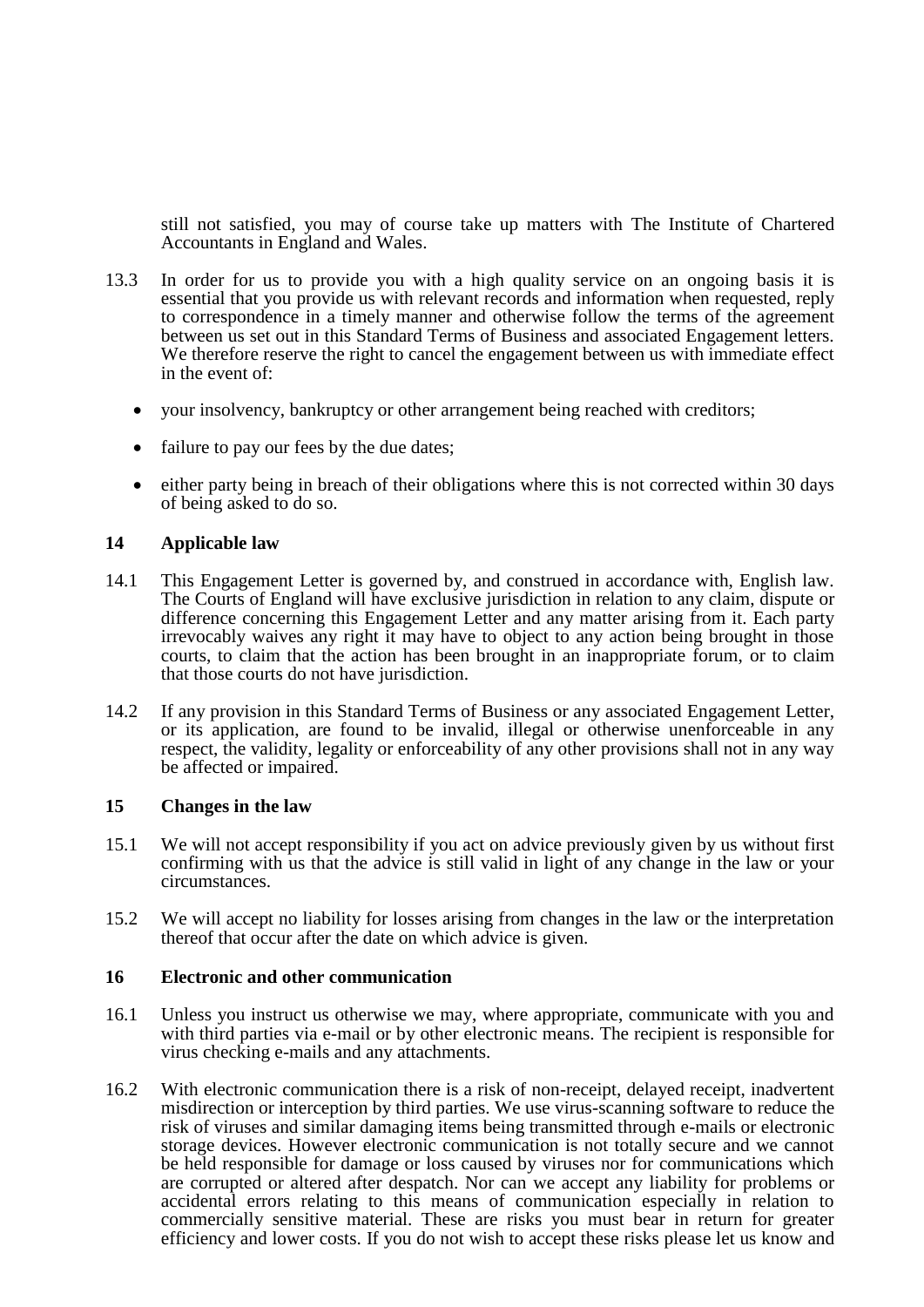we will communicate by paper mail, other than where electronic submission is mandatory.

- 16.3 It is the responsibility of the recipient to carry out a virus check on any attachments received.
- 16.4 Any communication by us with you sent through the post is deemed to arrive at your postal address two working days after the day that the document was sent.

#### **17 Data Protection**

17.1 In this clause 17, the following definitions shall apply:

'client personal data' means any personal data provided to us by you, or on your behalf, for the purpose of providing our services to you, pursuant to our engagement letter with you;

'data protection legislation' means all applicable privacy and data protection legislation and regulations including PECR, the GDPR and any applicable national laws, regulations and secondary legislation in the UK relating to the processing of personal data and the privacy of electronic communications, as amended, replaced or updated from time to time;

'controller', 'data subject', 'personal data', and 'process' shall have the meanings given to them in the data protection legislation;

'GDPR' means the General Data Protection Regulation ((EU) 2016/679); and

'PECR' means the Privacy and Electronic Communications (EC Directive) Regulations 2003 (SI 2426/2003).

- 17.2 We shall each be considered an independent data controller in relation to the client personal data. Each of us will comply with all requirements and obligations applicable to us under the data protection legislation in respect of the client personal data.
- 17.3 You shall only disclose client personal data to us where:

(i) you have provided the necessary information to the relevant data subjects regarding its use (and you may use or refer to our privacy notice available at www.martinandcompany.co.uk);

(ii) you have a lawful basis upon which to do so, which, in the absence of any other lawful basis, shall be with the relevant data subject's consent; and

(iii) you have complied with the necessary requirements under the data protection legislation to enable you to do so.

- 17.4 Should you require any further details regarding our treatment of personal data, please contact our data protection manager.
- 17.5 We shall only process the client personal data:

(i) in order to provide our services to you and perform any other obligations in accordance with our engagement with you:

(ii) in order to comply with our legal or regulatory obligations; and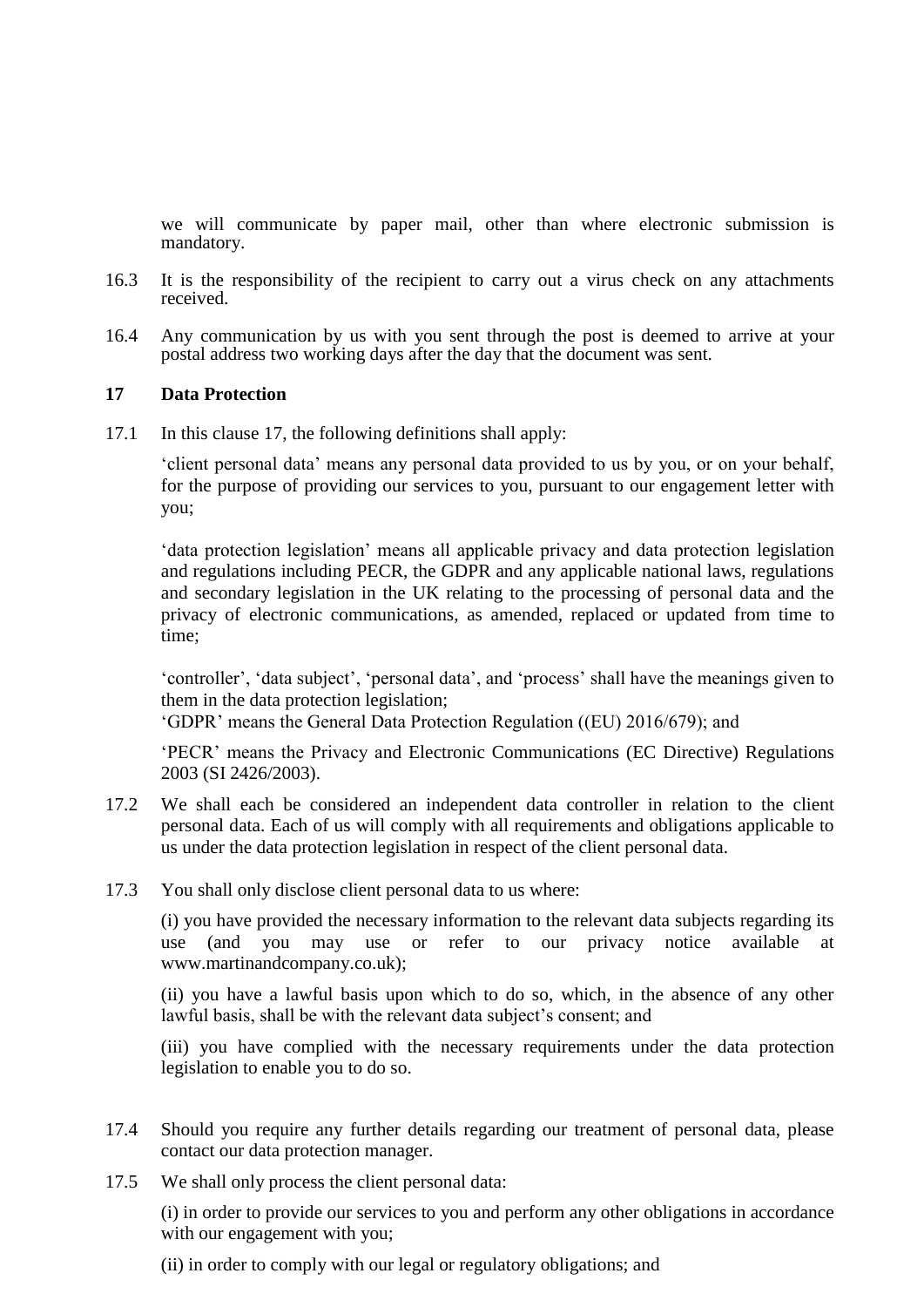(iii) where it is necessary for the purposes of our legitimate interests and those interests are not overridden by the data subjects' own privacy rights. Our privacy notice (available at www.martinandcompany.co.uk) contains further details as to how we may process client personal data.

- 17.6 For the purpose of providing our services to you, pursuant to our engagement letter, we may disclose the client personal data to our regulatory bodies or other third parties (for example, our professional advisors or service providers).
- 17.7 We shall maintain commercially reasonable and appropriate security measures, including administrative, physical and technical safeguards, to protect against unauthorised or unlawful processing of the client personal data and against accidental loss or destruction of, or damage to, the client personal data.
- 17.8 In respect of the client personal data, provided that we are legally permitted to do so, we shall promptly notify you in the event that:

(a) we receive a request, complaint or any adverse correspondence from or on behalf of a relevant data subject, to exercise their data subject rights under the data protection legislation or in respect of our processing of their personal data;

(b) we are served with an information, enforcement or assessment notice (or any similar notices), or receive any other material communication in respect of our processing of the client personal data from a supervisory authority as defined in the data protection legislation (for example in the UK, the Information Commissioner's Officer); or

(c) we reasonably believe that there has been any incident which resulted in the accidental or unauthorised access to, or destruction, loss, unauthorised disclosure or alteration of, the client personal data.

17.9 Upon the reasonable request of the other, we shall each co-operate with the other and take such reasonable commercial steps or provide such information as is necessary to enable each of us to comply with the data protection legislation in respect of the services provided to you in accordance with our engagement letter with you in relation to those services.

# **18 Services Regulations 2009**

18.1 In accordance with the disclosure requirements of the Services Regulations 2009, our professional indemnity insurers are Manchester Underwriting Management Limited of Link House, St.Mary's Way, Chesham, HP5 1HR. The territorial coverage is worldwide excluding business carried out from an office in the United Stated of America (USA) or Canada and excludes any action for a claim brought in any court in the USA or Canada.

# **19 Contracts (Rights of Third Parties) Act 1999**

- 19.1 Persons who are not party to this agreement shall have no rights under the Contracts (Rights of Third Parties) Act 1999 to enforce any term of this agreement. This clause does not affect any right or remedy of any person which exists or is available otherwise than pursuant to that Act.
- 19.2 The advice that we give to you is for your sole use and is confidential to you and will not constitute advice for any third party to whom you may communicate it, unless we have expressly agreed in writing that a specified third party may rely on our work. We will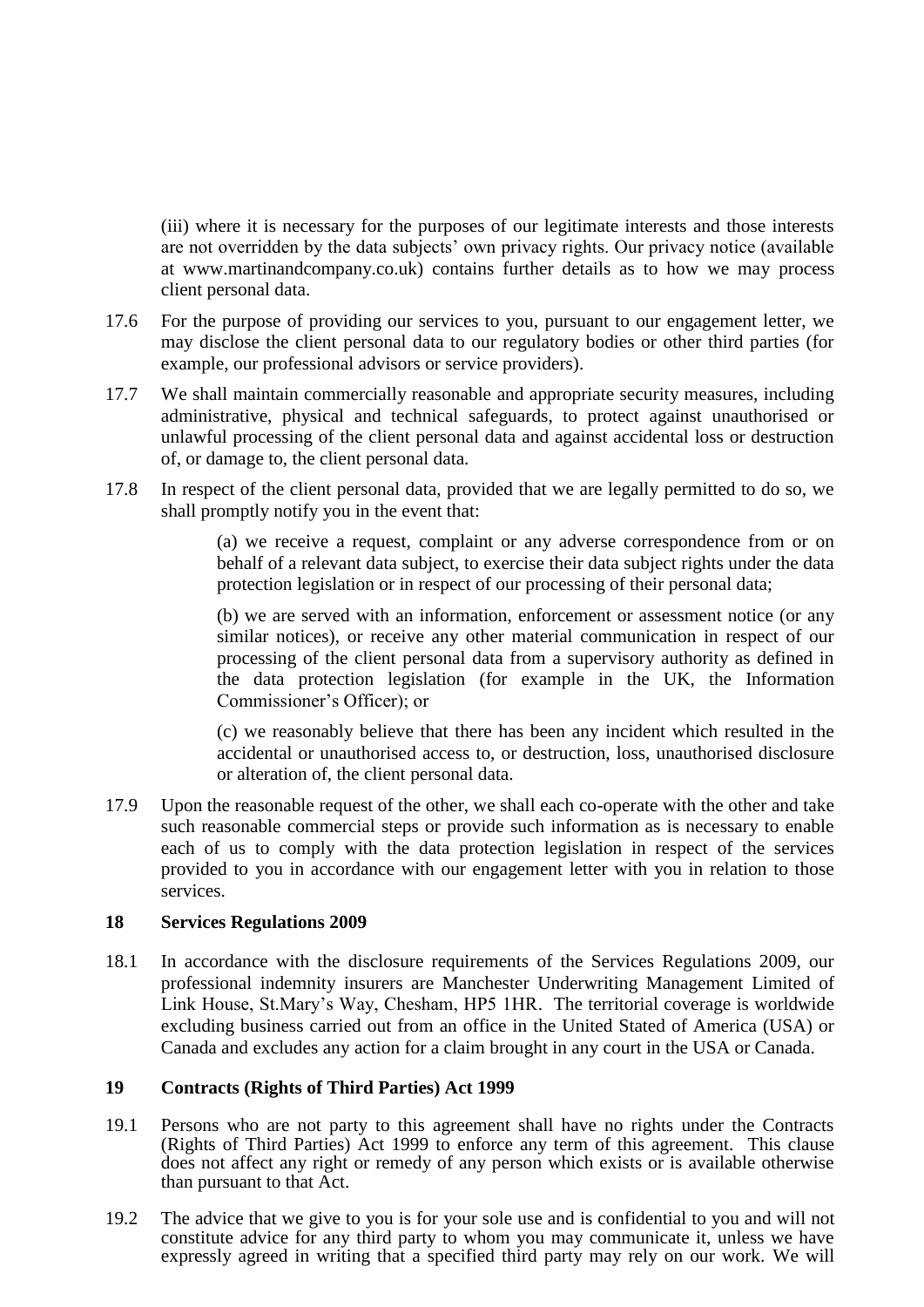accept no responsibility to third parties, including any group company to whom the engagement letter is not addressed, for any aspect of our professional services or work that is made available to them.

# **20 Client identification**

- 20.1 In common with other professional firms, we are required to:
	- maintain identification procedures for clients and beneficial owners of clients;
	- maintain records of identification evidence and the work undertaken for the client, and
	- report, in accordance with the relevant legislation and regulations.
- 20.2 If we are not able to obtain satisfactory evidence of your identity and where applicable that of the beneficial owners, we will not be able to proceed with the engagement.

# **21 Limitation of liability**

- 21.1 We will provide our services with reasonable care and skill. Our liability to you is limited to losses, damages, costs and expenses caused by our negligence or wilful default. However, to the fullest extent permitted by law, we will not be responsible for any losses, penalties, surcharges, interest or additional tax liabilities where you or others supply incorrect or incomplete information, or fail to supply any appropriate information or where you fail to act on our advice or respond promptly to communications from us or the tax authorities. Further, we will not be liable to you for any delay or failure to perform our obligations if the delay or failure is caused by circumstances outside our reasonable control.
- 21.2 You will not hold us, our directors and staff, responsible, to the fullest extent permitted by law, for any loss suffered by you arising from any misrepresentation (intentional or unintentional) supplied to us orally or in writing. This applies equally to fraudulent acts, misrepresentation or wilful default on the part of any party to the transaction and their directors, officers, employees, agents or advisers. However, this exclusion shall not apply where such misrepresentation, withholding or concealment is or should (in carrying out the procedures which we have agreed to perform with reasonable care and skill) have been evident to us without further enquiry.
- 21.3 You have agreed that you will not bring any claim in connection with services we provide against any of our directors or employees personally.
- 21.4 Our work is not, unless there is a legal or regulatory requirement, to be made available to third parties without our written permission and we will accept no responsibility to third parties for any aspect of our professional services or work that is made available to them. You agree to indemnify us and our agents in respect of any claim (including any claim for negligence) arising out of unauthorised disclosure by you or by any person for whom you are responsible of our advice and opinions, whether in writing or otherwise. This indemnity will extend to the cost of defending any such claim, including payment at our usual rates for the time that we spend defending it.

# **22 Use of our name in statements or documents issued by you**

22.1 You are not permitted to use our name in any statement or document that you may issue unless our prior written consent has been obtained. The only exception to this restriction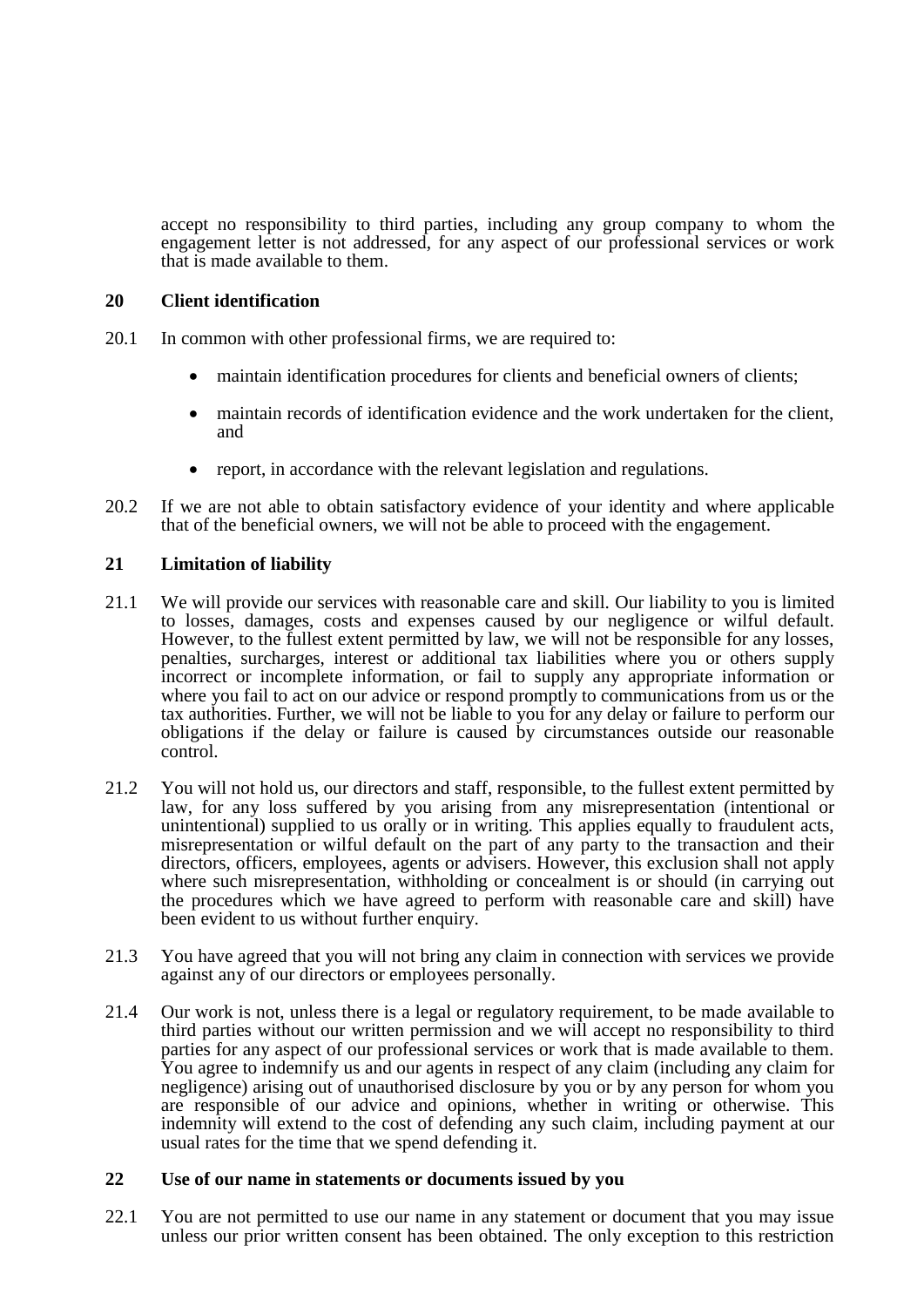would be statements or documents that in accordance with applicable law are to be made public.

#### **23 Reliance on advice**

23.1 We will endeavour to record all advice on important matters in writing. Advice given orally is not intended to be relied upon unless confirmed in writing. Therefore, if we provide oral advice (for example during the course of a meeting or a telephone conversation) and you wish to be able to rely on that advice, you must ask for the advice to be confirmed by us in writing.

#### **24 Interpretation**

24.1 If any provision of our engagement letter or terms of business is held void for whatever reason, then that provision will be deemed not to form part of this contract and no other provisions will be affected or impaired in any way. In the event of any conflict between these terms of business and the engagement letter the relevant provision in the engagement letter or schedules will take precedence.

#### **25 Internal disputes**

25.1 If we become aware of a dispute between the parties who own or are in some way involved in the ownership and management of the business, it should be noted that our client is the business and we would not provide information or services to one party without the express knowledge and permission of all parties. Unless otherwise agreed by all parties we will continue to supply information to the normal place of business for the attention of the directors/proprietors. If conflicting advice, information or instructions are received from different directors/principals in the business we will refer the matter back to the board of directors/partnership and take no further action until the board/partnership has agreed the action to be taken.

# **26 Lien**

26.1 Insofar as we are permitted to do so by law or professional guidelines, we reserve the right to exercise a lien over all funds, documents and records in our possession relating to all engagements for you until all outstanding fees and disbursements are paid in full.

#### **27 Period of engagement and termination**

- 27.1 Unless otherwise agreed in our engagement letter, our work will begin when we receive implicit or explicit acceptance of that letter. Except as stated in that letter we will not be responsible for periods before that date.
- 27.2 Each of us may terminate our agreement by giving not less than 21 days notice in writing to the other party except where you fail to cooperate with us or we have reason to believe that you have provided us (or HMRC) with misleading information, in which case we may terminate this agreement immediately. Termination will be without prejudice to any rights that may have accrued to either of us prior to termination.
- 27.3 In the event of termination of our contract, we will endeavour to agree with you the arrangements for the completion of work in progress at that time, unless we are required for legal or regulatory reasons to cease work immediately. In that event, we shall not be required to carry out further work and shall not be responsible or liable for any consequences arising from termination.